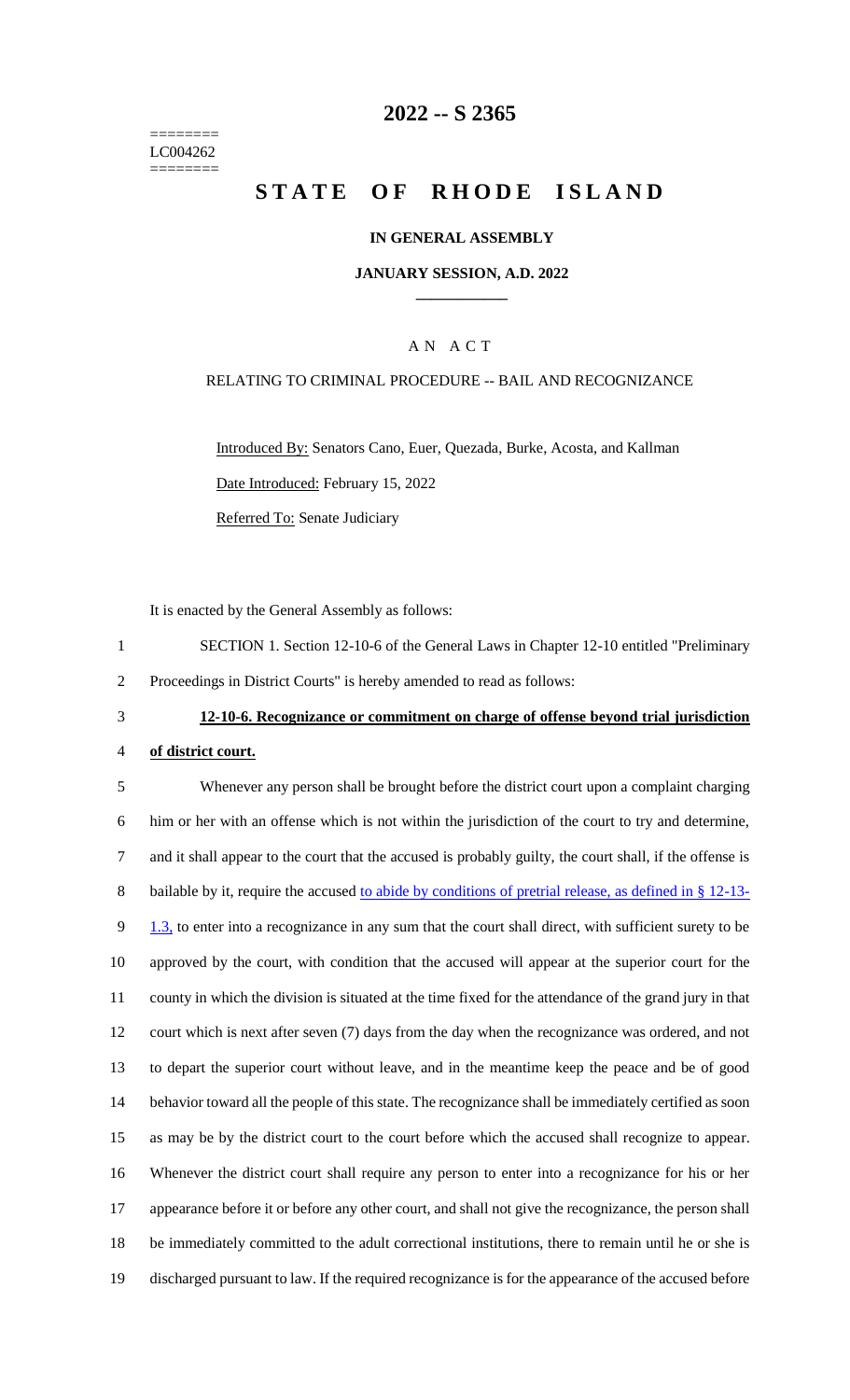the superior court, the fact of the commitment shall be immediately certified to the superior court before which the accused has been held to appear.

- SECTION 2. Sections 12-13-1, 12-13-1.3 and 12-13-24.1 of the General Laws in Chapter 12-13 entitled "Bail and Recognizance" are hereby amended to read as follows:
- 

#### **12-13-1. Right to release pending trial on giving of recognizance.**

 Every person who is held on any criminal process to answer to any indictment, information, 7 or complaint against him or her shall be released upon conditions of pretrial release as defined in § 8 12-13-1.3, or upon giving recognizance with sufficient surety or sureties before a justice of the supreme or superior court or before a justice of the district court, when the complaint is pending in that court or the person is held to answer to that court, in the sum named in the process, if any has been named in it, and if none is named, then in any sum that the justice shall deem reasonable, to appear before the court where the indictment, information, or complaint is pending against him or her, or to which he or she may be bound over to appear, to answer to the indictment, information, or complaint, and to answer to it whenever called upon so to do, and abide the final order of the court, and in the meantime keep the peace and be of good behavior. Any justice may take the recognizance in any place within the state, and the recognizance shall be returned to the court to which the accused has recognized to appear.

**12-13-1.3. Pretrial release.**

19 (a) Unless otherwise provided, a detainee shall be eligible for pretrial release or reduced 20 bail if he or she fails to post bail.

 (b) "Pretrial release" means release of a defendant without bail but upon an order to abide by the conditions as set by the court. Release on non-monetary conditions shall be applied to secure the presence of the accused and protect the safety of the community.

24 (c) The department of corrections or pretrial services shall collect information concerning 25 the background and circumstances of the pretrial detainee. The department's investigation shall include the following information and any other factors as shall be appropriate to the case:

- (1) Marital status.
- (2) Name and address of dependents.
- (3) Past and present employment, including place of employment, position held and length of employment.
- (4) Whether the defendant is under the care of a licensed physician or uses medication prescribed by a licensed physician.
- (5) Any physical or mental condition affecting the defendant's behavior.
- (6) Education.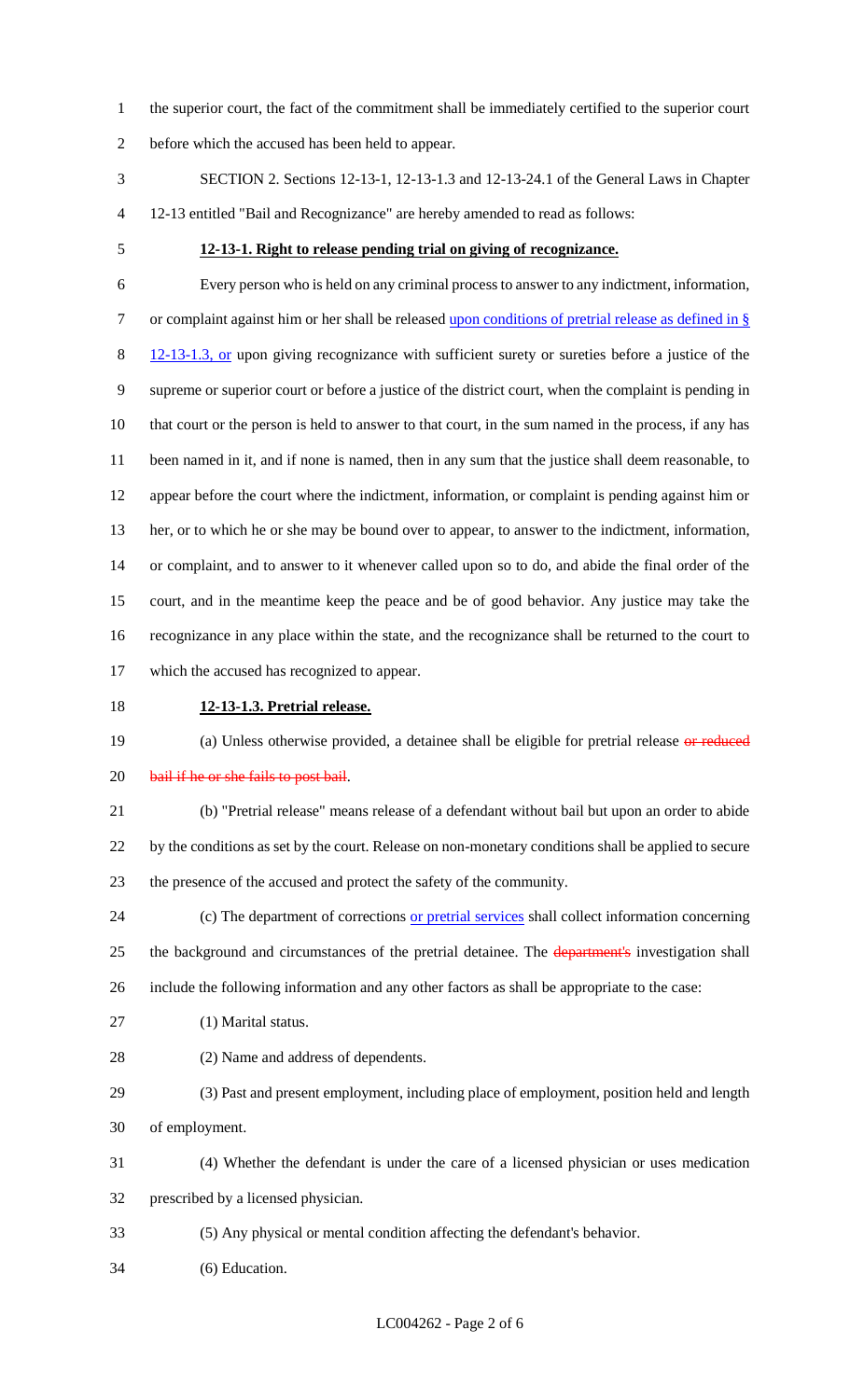(7) Prior criminal record, including facts indicating that the defendant is likely to be a danger to the community if released without restrictions.

(8) Prior court appearances and record of appearance or non-appearance.

(9) Ties to this community and to other communities.

(10) Financial resources.

 (d) If, as a result of this investigation, the department of corrections or pretrial services concludes that the pretrial detainee is an appropriate candidate to be considered by the court for 8 pretrial release or reduced bail, the department or pretrial services shall present its findings to the court.

 (e) Upon a determination by the court that a defendant is suitable for release on recognizance subject to conditions set by the court, the court in its discretion may also impose the least onerous of the following conditions necessary to assure the defendant's appearance in court:

 (1) Imposition of condition of release involving field supervision with or without special conditions. Field supervision shall require notification to defendants released prior to trial of their court dates.

 (2) Imposition of condition of release involving placement of defendant on intensive 17 supervision, with or without special conditions. Intensive supervision shall require contact with the officials designated by the courts and prompt notification to the court of all apparent violations of pre-trial release conditions or arrest of persons released to its custody.

 (3) Imposition of a condition of release involving placement of the defendant on community confinement pursuant to § 42-56-20.2.

 (4) There shall be a presumption that any conditions of release imposed shall be non- monetary in nature and the court shall impose the least restrictive conditions or combination of 24 conditions necessary to reasonably ensure the appearance of the defendant for further court proceedings and protect the integrity of the judicial proceedings from a specific threat to a witness 26 or participant. Conditions of release may include, but not be limited to, electronic home monitoring, curfews, drug counseling, no contact orders with any named victim or witness, and in-person 28 reporting. The court shall consider the defendant's socio-economic circumstance when setting 29 conditions of release or imposing monetary bail. (f) This section shall not be construed to preclude review by the court of a defendant's bail status at any time. **12-13-24.1. Pretrial services unit.**

 (a) Creation of unit; definitions. There is created within the district court a pretrial services unit to provide pre-arraignment and post-arraignment services to defendants.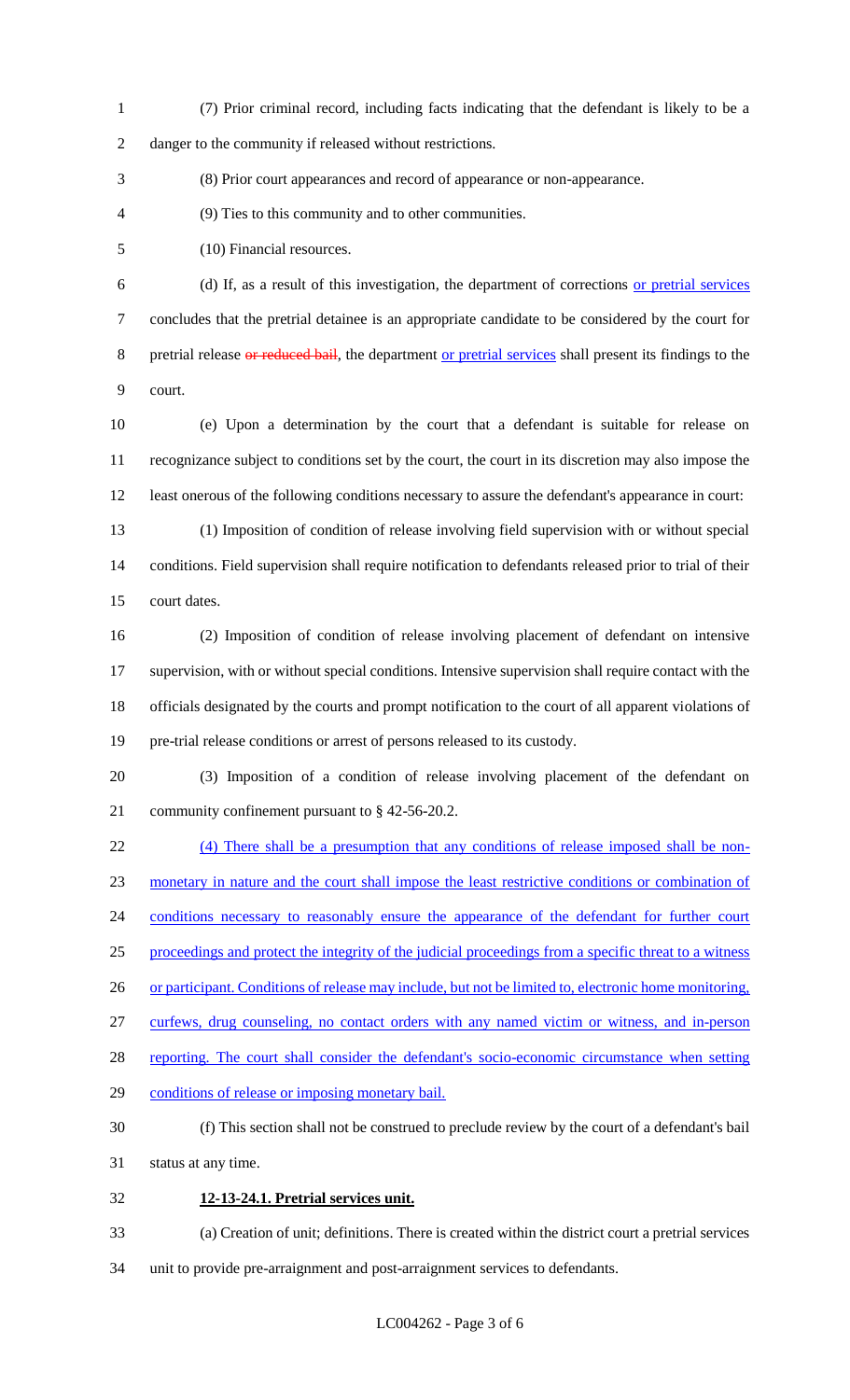(1) "Pre-arraignment report" may include:

2 (i) The results of a risk screen;

 (ii) For a defendant who scores as high risk on the risk screen, additional validated screens for mental health and substance use needs, to determine whether more in-depth assessment is needed post-arraignment; and

 (iii) For a defendant charged with a domestic violence offense under § 12-29-2, and who has prior domestic violence offenses or other indications of risk, a lethality or dangerousness assessment.

 (2) "Post-arraignment service" includes completion of the pre-arraignment report, a post- arraignment report, if necessary, and monitoring of defendants released on conditions that are informed by the pre-arraignment report, including substance abuse treatment referrals and testing; referrals to the home confinement program; employment referrals; and any other referrals that may be necessary to carry out the intent of this section.

14 (3) "Risk screen" means a validated, empirically based pretrial risk tool composed of a

15 brief set of questions that may be answered without interviewing the defendant and are designed to

- 16 predict failure to appear and risk to re-offend.
- (4) "Risk assessment tool" means an empirically validated, evidence-based screening 18 instrument that demonstrates reduced instances of a defendant's failure to appear for further court 19 proceedings or prevents future criminal activity. Such risk assessment tool shall not discriminate on the basis of race, gender, education level, socio-economic status, or neighborhood.

 (b) Pre-arraignment report. Whenever any person shall be taken into custody by any peace officer for the purpose of bringing that person before a court for arraignment or any other proceeding which may result in that person being detained pending a final adjudication of the 24 charge, if the person is charged with a felony, or a misdemeanor domestic violence offense under  $25 \frac{\text{I2-29-2}}{\text{I2-29-2}}$  and has prior domestic violence offenses or other indications of risk, the pretrial services 26 unit shall, time permitting, prepare a pre-arraignment report to assist the court in establishing bail for a defendant by assessing the defendant's likelihood of appearing at future court proceedings or 28 determining if the defendant poses a real and present threat to the physical safety of any person or 29 persons, and any post-arraignment screening of the accused deemed necessary by the court or the 30 pretrial services unit, and shall. Pretrial services shall obtain relevant information, records, and documents that may be useful to the judicial officer in determining the form and type of recognizance and conditions placed on the defendant.

 (c) Delivery of report. The pre-arraignment report and any post-arraignment screening shall be immediately delivered to the judicial officer before whom the accused shall be brought for the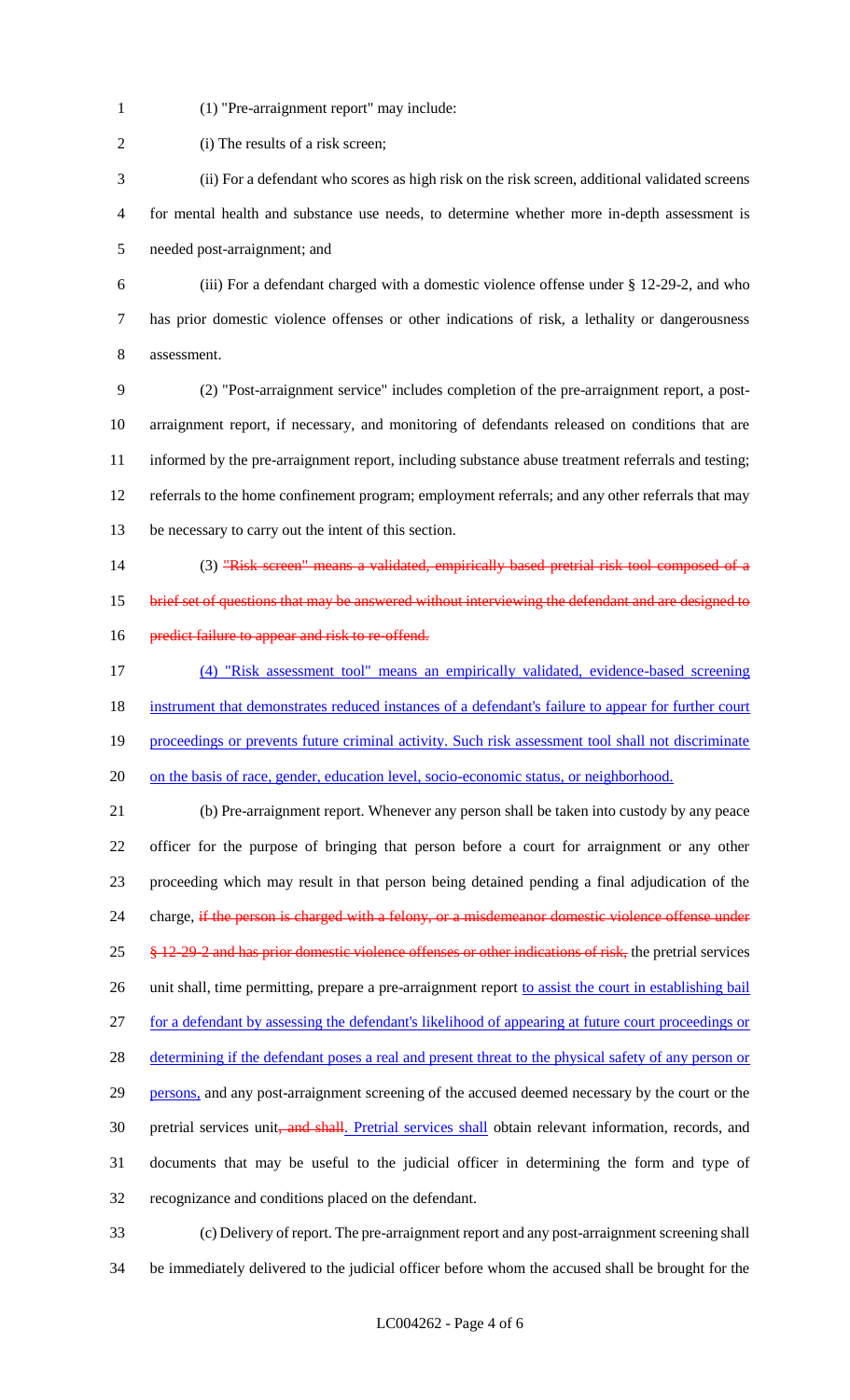- purpose of determining the form and conditions of recognizance.
- (d) [Deleted by P.L. 2017, ch. 342, § 4 and P.L. 2017, ch. 353, § 4].
- (e) Confidentiality of communications. The accused shall be advised orally and in a written waiver form for the signature of the accused that he or she has the right to remain silent and may voluntarily decline to respond to any or all questions that may be put by representatives of the pretrial services unit. Communications between the accused and representatives of the pretrial services unit shall be considered confidential pursuant to § 12-13-24. SECTION 3. This act shall take effect on January 1, 2023.

======== LC004262 ========